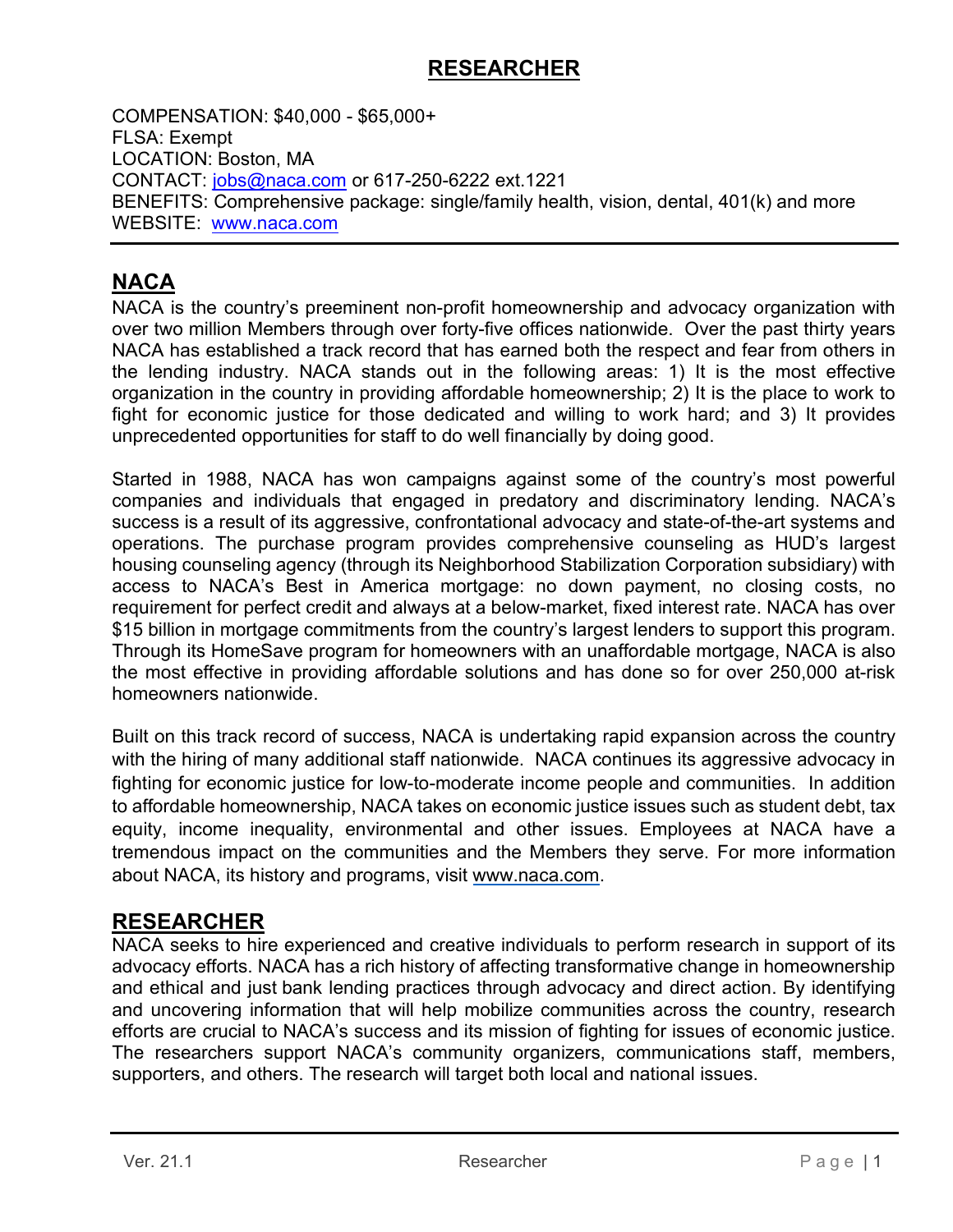NACA's campaigns and advocacy efforts involve extensive research, targeted litigation, regulatory advocacy, legislative and ballot initiatives, and demonstrations and actions directed against individuals, corporations, and government entities that are on the wrong side of fair lending and economic justice issues. NACA's advocacy approach is based on confrontational, aggressive direct action to confront the CEOs and decision makers where they live and socialize. Timely, effective research is crucial to the success of these campaigns, by providing the factual "ammunition" for effective advocacy. Strong research has positioned NACA as a go-to source for media and others wanting credible, accurate information on companies, individuals, and issues.

## JOB RESPONSIBILITIES

Researchers generate information and data on corporations, industry, government entities, and individuals. They focus on in-depth, tactical research to be used directly and immediately in exposés and campaigns, rather than research papers and studies. Much of the research will involve detailed investigations of individuals, including corporate executives, politicians, and others who make decisions that personally impact our Members and the lives of working people. The department will conduct background research into legal and regulatory issues, legislation, and other business and governmental subjects. In addition, researchers will organize NACA's extensive volume of documents obtained over the past thirty years and do interviews with decision makers to develop manuscripts on NACA's campaigns and history.

Specific responsibilities include:

- Identify, obtain, and use all available resources to conduct thorough research of campaign issues, individuals, companies, and other subject areas of NACA advocacy.
- Research and investigate individuals to obtain damaging information.
- Analyze company's financials to identify vulnerabilities and comparisons.
- Work with Members and others to determine predatory, unethical or discriminatory practices.
- Work with community stakeholders and other organizations to develop information.
- Contact persons, borrowers, companies and others to execute investigations.
- Conduct secondary research through focused utilization of relevant third-party sources.
- Synthesize findings into digestible reports, summaries and talking points.
- Assist in the creation of press releases and statements fit for public release.
- Engage in the development of strategies and tactics for advocacy campaigns.
- Maintain a repository of research findings and related data.
- Facilitate and assist in advocacy campaigns as necessary.

### TIME DEMANDS:

Researchers must be able to meet the demands of the job that consists of 50+ hours a week. This is a demanding position requiring dedication and the willingness and ability to work long hours including evenings and weekends. Some national travel is expected.

#### COMPENSATION:

The salary range is between \$40,000 and \$65,000+ based on experience, skills, degrees and certifications. The candidate's performance evaluation and future compensation is largely based on meeting the Job Responsibilities, Competencies and Skills stated herein.